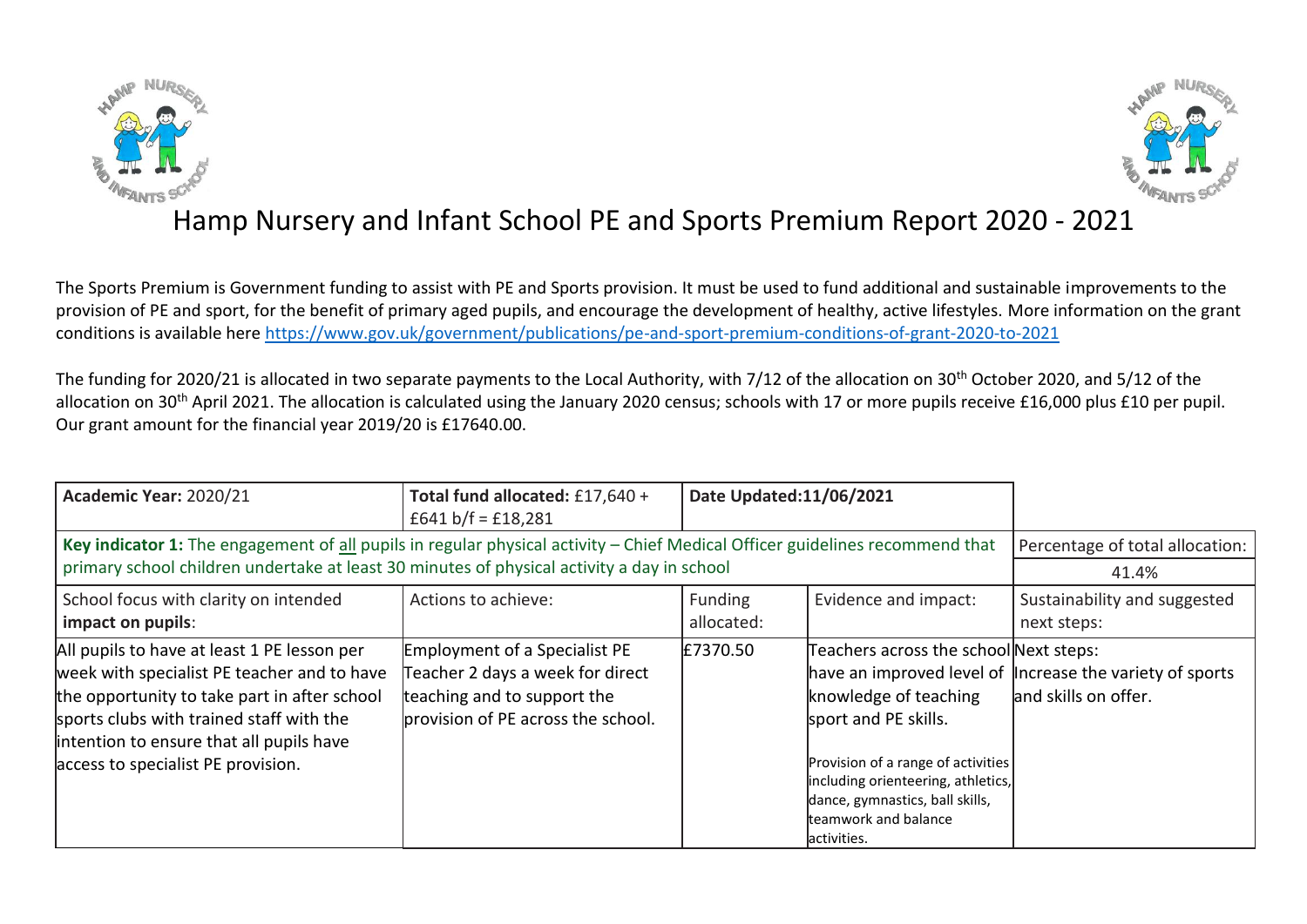| Provision of well-maintained outdoor play                                                                                                                         | Teaching staff and trained Teaching $\vert$ £102.55  |                | Pupils playing with a range |                                |
|-------------------------------------------------------------------------------------------------------------------------------------------------------------------|------------------------------------------------------|----------------|-----------------------------|--------------------------------|
| areas and playground equipment to                                                                                                                                 | Assistants on duty outside to                        |                | of equipment at             |                                |
| encourage pupils to play actively during                                                                                                                          | encourage physical activity and use                  |                | lunchtimes.                 |                                |
| break and lunchtimes.                                                                                                                                             | of equipment. Maintenance of all                     |                |                             |                                |
|                                                                                                                                                                   | the outside spaces for physical                      |                |                             |                                |
|                                                                                                                                                                   | activity                                             |                |                             |                                |
| Provision of a range of indoor equipment and Checking of gym equipment                                                                                            |                                                      | £40            |                             |                                |
| hall area so that activities can happen all year                                                                                                                  |                                                      |                |                             |                                |
| round in all weather conditions.                                                                                                                                  |                                                      |                |                             |                                |
|                                                                                                                                                                   |                                                      |                |                             |                                |
| Targeted extra PE sessions with pupils to help Identify pupils that need extra                                                                                    |                                                      |                | 10-15 children per week     |                                |
| improve gross and fine motor skills                                                                                                                               | support                                              |                | have an extra session       |                                |
|                                                                                                                                                                   |                                                      | Included above |                             |                                |
| Key indicator 2: The profile of PE, School Sports and Physical Activity being raised across the school as a tool for whole school Percentage of total allocation: |                                                      |                |                             |                                |
| improvement                                                                                                                                                       |                                                      |                |                             | 0%                             |
| School focus with clarity on intended                                                                                                                             | Actions to achieve:                                  | Funding        | Evidence and impact:        | Sustainability and suggested   |
| impact on pupils:                                                                                                                                                 |                                                      | allocated:     |                             | next steps:                    |
| Planning and implementing                                                                                                                                         | Ideas for different activities,                      | Due to the     |                             | Usually little cost so easy to |
| participation in challenge days and                                                                                                                               | planning and resources.                              | Covid shutdown |                             | continue these activities.     |
| sponsored events.                                                                                                                                                 |                                                      | the sponsored  |                             |                                |
| Raising the profile of sport in a fun<br>$\bullet$                                                                                                                | Contact different organisations who event due to     |                |                             | Aim to have an annual          |
| way whilst fundraising.                                                                                                                                           | the school may like to liaise with for take place in |                |                             | fundraiser if possible re      |
|                                                                                                                                                                   | raising the profile of sport eg local                | the summer     |                             | arrange events as soon as      |
|                                                                                                                                                                   | sports organisations.                                | term was       |                             | bossible.                      |
|                                                                                                                                                                   |                                                      | cancelled.     |                             |                                |
|                                                                                                                                                                   | Link events to national events like                  |                |                             |                                |
|                                                                                                                                                                   | Sport Relief/Comic relief/MacMillan                  |                |                             |                                |
|                                                                                                                                                                   | dress up and dance day.                              |                |                             |                                |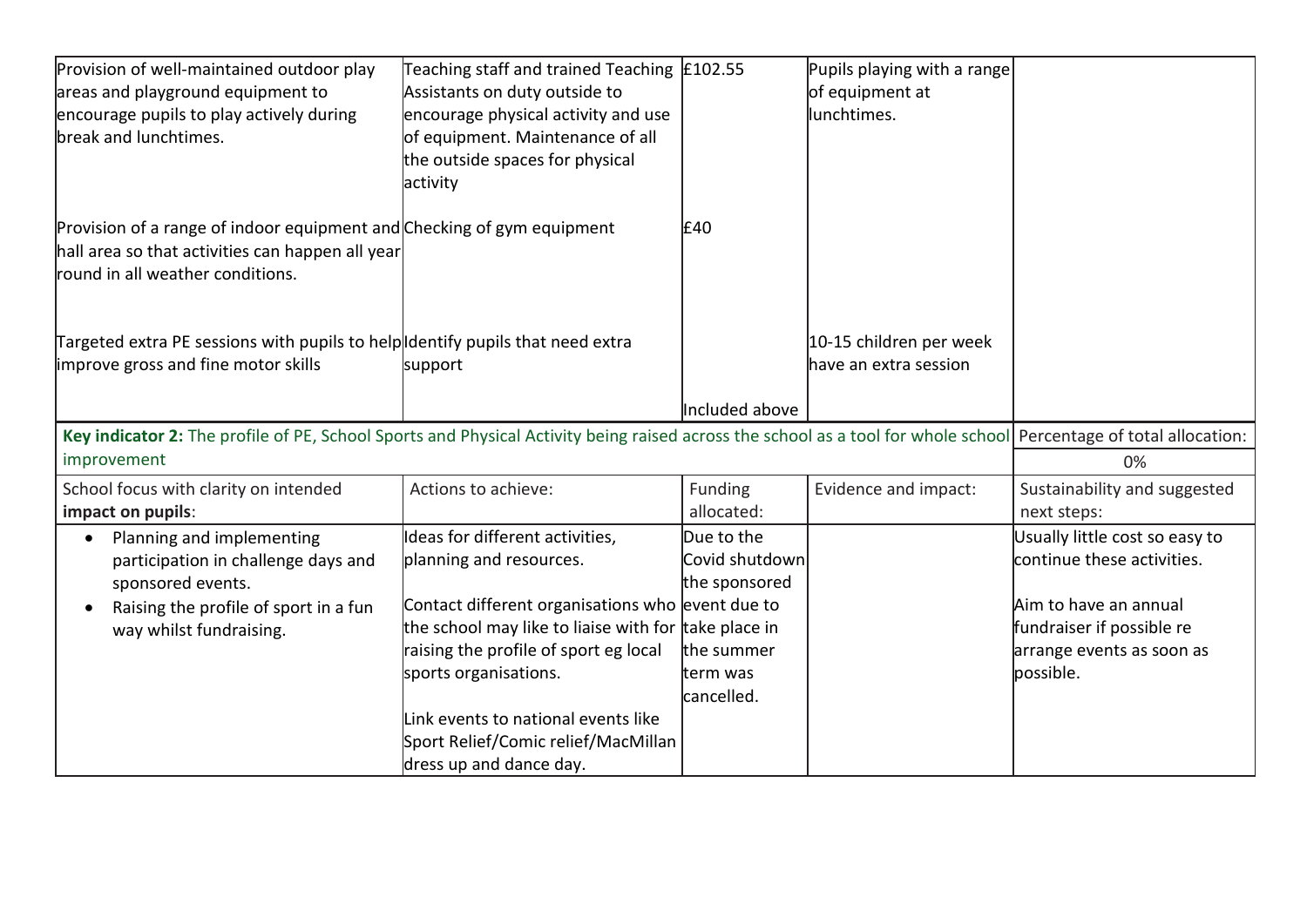| Key indicator 3: Increased confidence, knowledge and skills of all staff in teaching PE and sport                                                                                                                                                                                      |                                                                                                                                                                                  |                                                                    | Percentage of total allocation:                                                                                                                                                                                                                                                                                                                                                                                                 |                                                                                                                                                                                                                                                                                                                                                     |
|----------------------------------------------------------------------------------------------------------------------------------------------------------------------------------------------------------------------------------------------------------------------------------------|----------------------------------------------------------------------------------------------------------------------------------------------------------------------------------|--------------------------------------------------------------------|---------------------------------------------------------------------------------------------------------------------------------------------------------------------------------------------------------------------------------------------------------------------------------------------------------------------------------------------------------------------------------------------------------------------------------|-----------------------------------------------------------------------------------------------------------------------------------------------------------------------------------------------------------------------------------------------------------------------------------------------------------------------------------------------------|
|                                                                                                                                                                                                                                                                                        |                                                                                                                                                                                  |                                                                    |                                                                                                                                                                                                                                                                                                                                                                                                                                 | 40.6%                                                                                                                                                                                                                                                                                                                                               |
| School focus with clarity on intended<br>impact on pupils:                                                                                                                                                                                                                             | Actions to achieve:                                                                                                                                                              | Funding<br>allocated:                                              | Evidence and impact:                                                                                                                                                                                                                                                                                                                                                                                                            | Sustainability and suggested<br>next steps:                                                                                                                                                                                                                                                                                                         |
| Specialist PE with a timetable to allow<br>teachers and/or class teaching assistants to<br>work alongside to allow staff to learn and<br>improve their own delivery of PE activities.<br>Key indicator 4: Broader experience of a range of sports and activities offered to all pupils | Timetable sessions to allow all<br>pupils to benefit from PE lessons<br>with a PE teacher at least once a<br>week with opportunities for<br>training and planning to take place. | £7370.50                                                           | Increased staff knowledge<br>and confidence to teach<br>and lead PE lessons                                                                                                                                                                                                                                                                                                                                                     | Teachers across the school<br>have an improved level of<br>knowledge of teaching sport<br>and PE skills.<br>PE specialist to observe lessons<br>taught by teachers and liaise<br>with Teaching Assistants.<br>Percentage of total allocation:<br>18%                                                                                                |
| School focus with clarity on intended<br>impact on pupils:                                                                                                                                                                                                                             | Actions to achieve:                                                                                                                                                              | <b>Funding</b><br>allocated:                                       | Evidence and impact:                                                                                                                                                                                                                                                                                                                                                                                                            | Sustainability and suggested<br>next steps:                                                                                                                                                                                                                                                                                                         |
| Provision of After School Clubs with a range<br>of different sports and activities to<br>encourage pupils to try new things and keep<br>active at the end of the day.                                                                                                                  | Timetable a range of activities with<br>different classes and pupils offered<br>places. One club targeted at higher<br>needs pupils                                              | £2950                                                              | Attendance sheets of clubs and<br>assessment system showing<br>skills before and after the<br>attendance. Assessed in 5 key<br>areas:<br>Confidence, teamwork, skills,<br>behaviour, enthusiasm.<br>been limited due to the need to<br>maintain class bubbles and the<br>school closures April – June 2020 in to provide after school<br>and Jan - March 2021. Clubs<br>were restarted as soon as<br>possible upon re-openings. | Next steps:<br>Continue to increase the<br>training of support staff to<br>lenable them to run after<br>school clubs.<br>Due to Covid19 this element has Look into possible external<br>providers that could be bought<br>sports.<br>Look at possible new resources<br>eg curling set, archery to<br>increase the range of activities<br>lon offer. |
| Provide a range of resources for activities,<br>particularly those that would support new<br>and varied activities.                                                                                                                                                                    | Purchase of equipment to support<br>activities                                                                                                                                   | £307.50<br>c/f £139.95 to<br>2020/21 items<br>not yet<br>delivered | Invoices for various<br>purchases                                                                                                                                                                                                                                                                                                                                                                                               | Look at ways of encouraging<br>participation in those pupils<br>who are not taking part.                                                                                                                                                                                                                                                            |